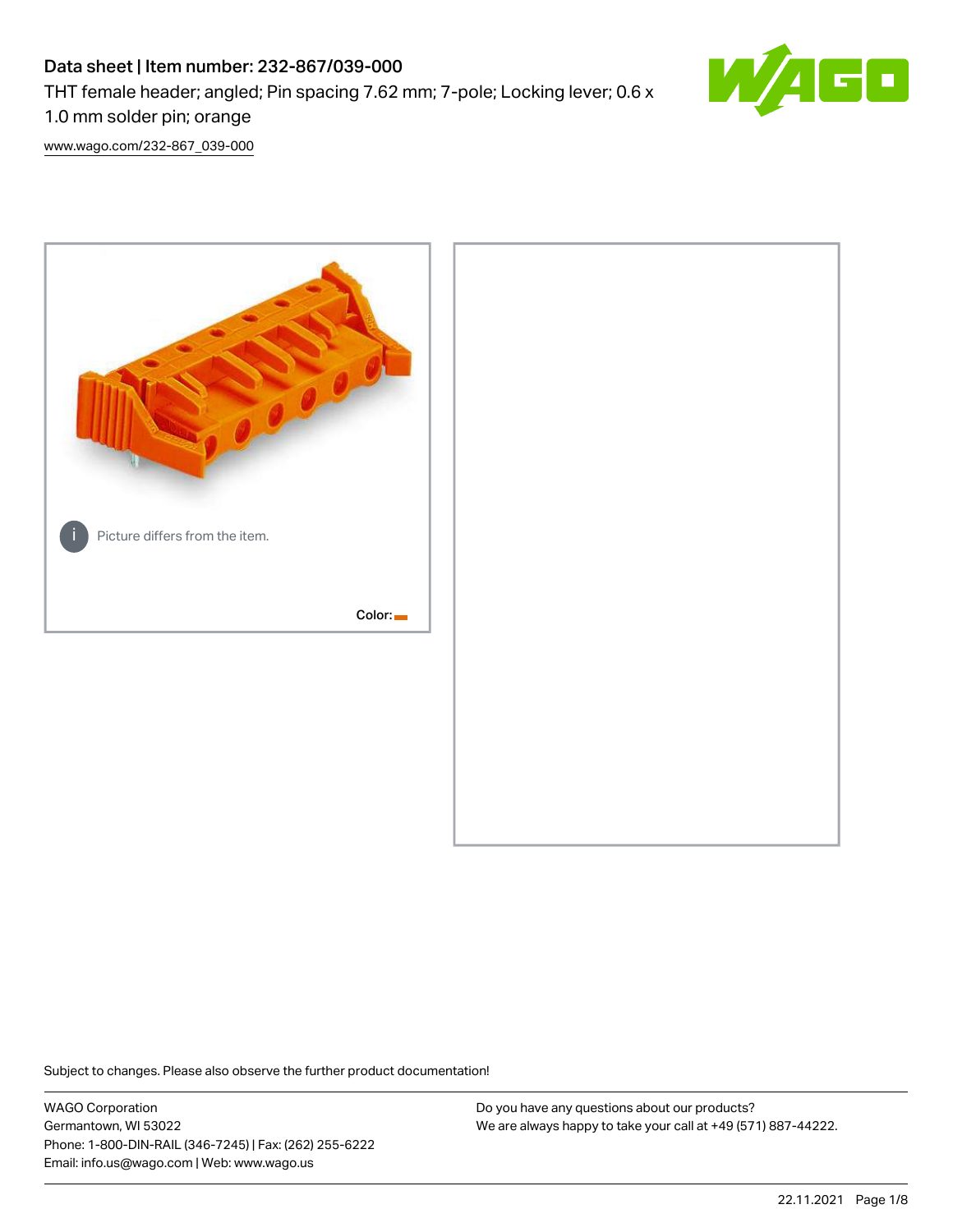

Dimensions in mm

 $L =$  (pole no.  $-1$ ) x pin spacing  $+5.08$  mm

Distance to first solder pin: 2.2 mm

2- to 3-pole female connectors – one latch only

#### Item description

- **Horizontal or vertical PCB mounting via straight or angled solder pins**
- For board-to-board and board-to-wire connections
- $\blacksquare$ Touch-proof PCB outputs
- $\blacksquare$ Easy-to-identify PCB inputs and outputs
- **Now With coding fingers**

Subject to changes. Please also observe the further product documentation!

WAGO Corporation Germantown, WI 53022 Phone: 1-800-DIN-RAIL (346-7245) | Fax: (262) 255-6222 Email: info.us@wago.com | Web: www.wago.us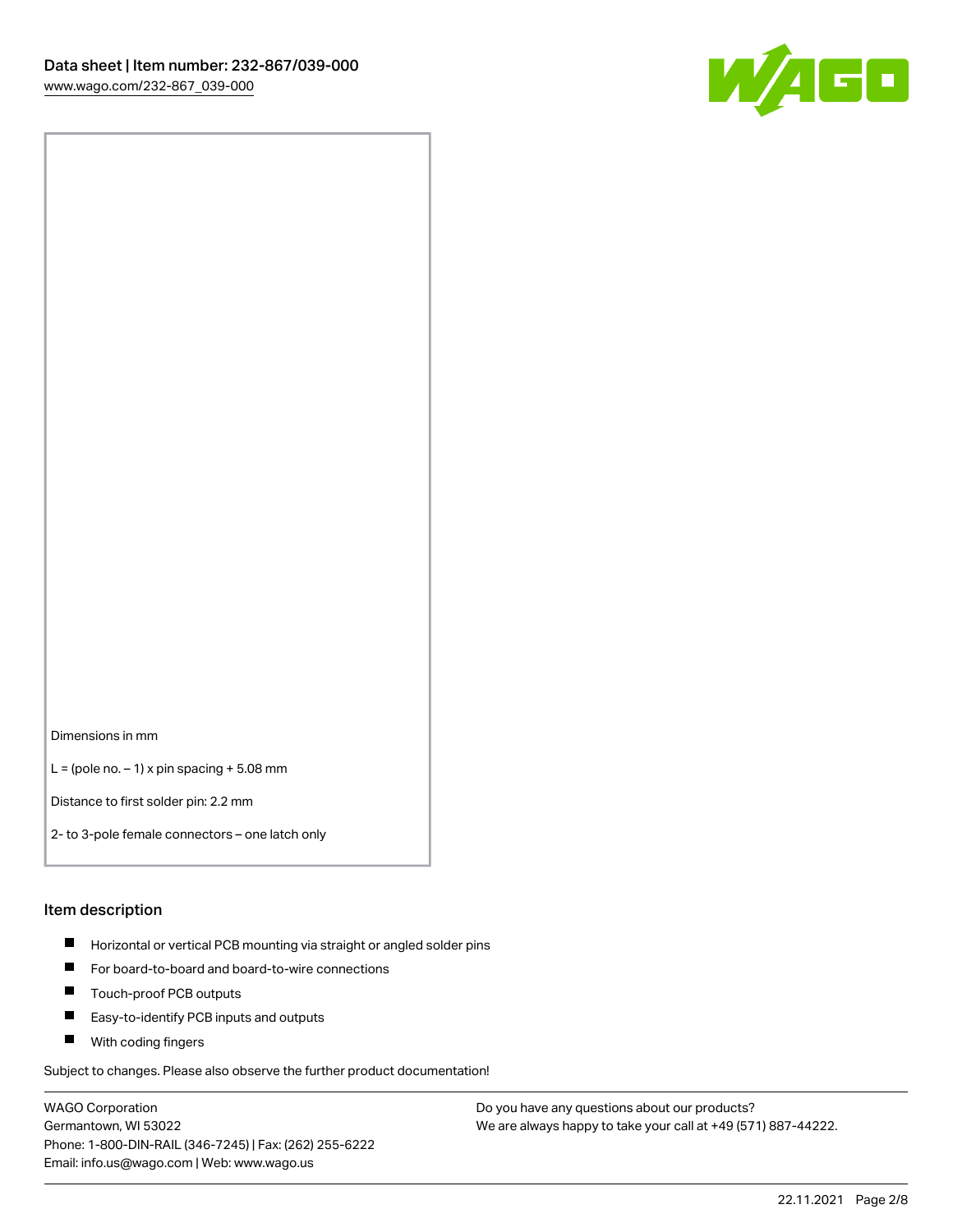

# Data

| w<br>×<br>٠<br>۰,<br>۹ |
|------------------------|
|                        |

| Safety information 1 | The <i>MCS – MULTI CONNECTION SYSTEM</i> includes connectors<br>without breaking capacity in accordance with DIN EN 61984. When<br>used as intended, these connectors must not be connected<br>/disconnected when live or under load. The circuit design should<br>ensure header pins, which can be touched, are not live when<br>unmated. |
|----------------------|--------------------------------------------------------------------------------------------------------------------------------------------------------------------------------------------------------------------------------------------------------------------------------------------------------------------------------------------|
| Variants:            | Other pole numbers<br>3.8 mm pin projection for male headers with straight solder pins<br>Gold-plated or partially gold-plated contact surfaces<br>Other versions (or variants) can be requested from WAGO Sales or<br>configured at https://configurator.wago.com/                                                                        |

## Electrical data

## IEC Approvals

| Ratings per                 | IEC/EN 60664-1                                                       |
|-----------------------------|----------------------------------------------------------------------|
| Rated voltage (III / 3)     | 500 V                                                                |
| Rated surge voltage (III/3) | 6 <sub>k</sub> V                                                     |
| Rated voltage (III/2)       | 630 V                                                                |
| Rated surge voltage (III/2) | 6 <sub>k</sub> V                                                     |
| Nominal voltage (II/2)      | 1000V                                                                |
| Rated surge voltage (II/2)  | 6 <sub>k</sub> V                                                     |
| Rated current               | 12A                                                                  |
| Legend (ratings)            | (III / 2) $\triangleq$ Overvoltage category III / Pollution degree 2 |

## UL Approvals

| Approvals per                  | UL 1059 |
|--------------------------------|---------|
| Rated voltage UL (Use Group B) | 300 V   |
| Rated current UL (Use Group B) | 15 A    |
| Rated voltage UL (Use Group D) | 300 V   |
| Rated current UL (Use Group D) | 10 A    |

# Ratings per UL

| Rated voltage UL 1977 | 600 V |
|-----------------------|-------|
| Rated current UL 1977 |       |

Subject to changes. Please also observe the further product documentation!

| <b>WAGO Corporation</b>                                | Do you have any questions about our products?                 |
|--------------------------------------------------------|---------------------------------------------------------------|
| Germantown, WI 53022                                   | We are always happy to take your call at +49 (571) 887-44222. |
| Phone: 1-800-DIN-RAIL (346-7245)   Fax: (262) 255-6222 |                                                               |
| Email: info.us@wago.com   Web: www.wago.us             |                                                               |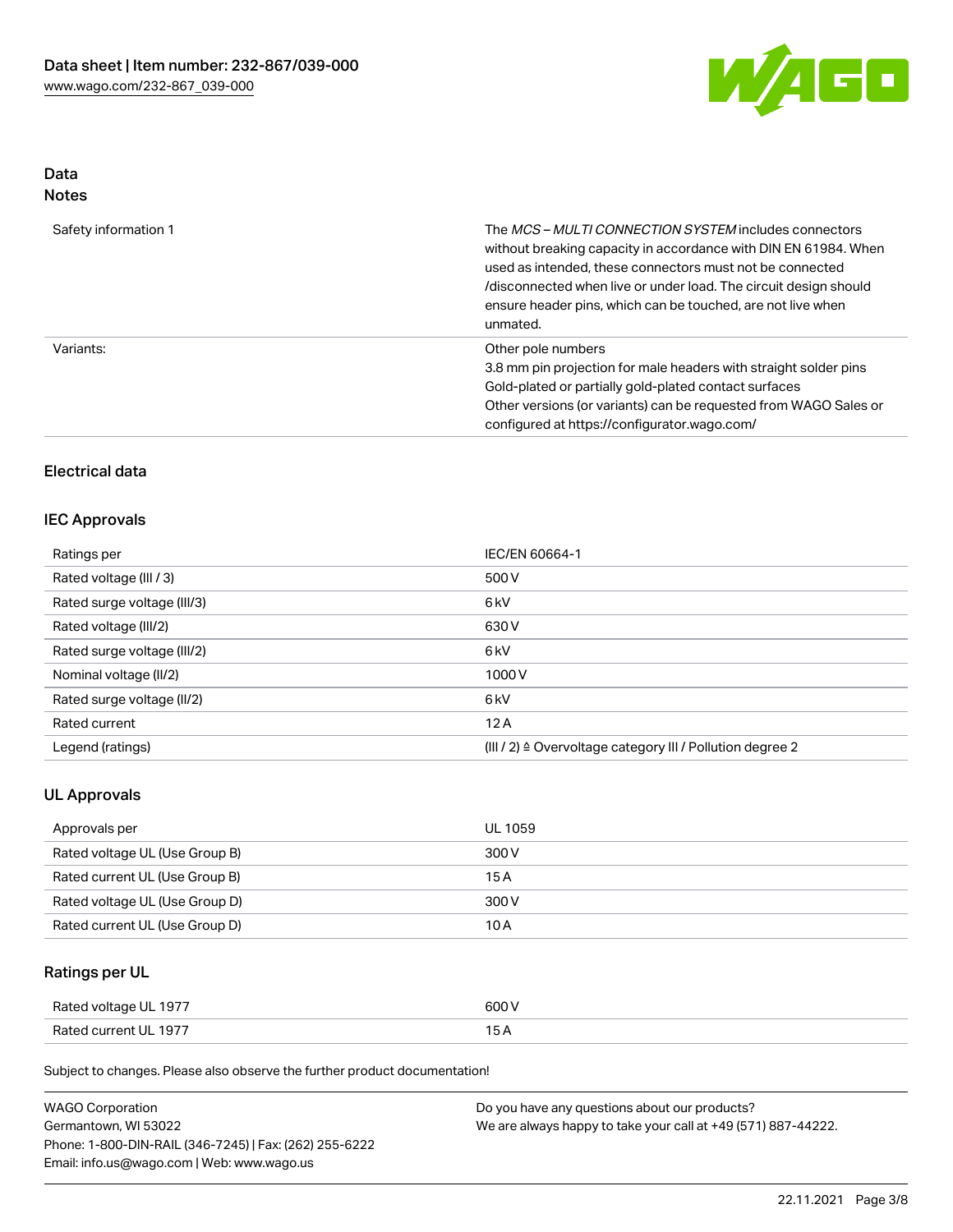

# CSA Approvals

| Approvals per                   | <b>CSA</b>           |
|---------------------------------|----------------------|
| Rated voltage CSA (Use Group B) | 300 V                |
| Rated current CSA (Use Group B) | 15A                  |
| Rated voltage CSA (Use Group D) | 300 V                |
| Rated current CSA (Use Group D) | 10A                  |
| Connection data                 |                      |
| Total number of potentials      | $\overline{7}$       |
| Number of connection types      | 1                    |
| Number of levels                | $\mathbf{1}$         |
| <b>Connection 1</b>             |                      |
| Number of poles                 | $\overline{7}$       |
| Physical data                   |                      |
| Pin spacing                     | 7.62 mm / 0.3 inch   |
| Width                           | 66.6 mm / 2.622 inch |
|                                 |                      |

| Height                               | 16.6 mm / 0.654 inch       |
|--------------------------------------|----------------------------|
| Height from the surface              | 11.6 mm / 0.457 inch       |
| Depth                                | 18.25 mm / 0.719 inch      |
| Solder pin length                    | $5 \,\mathrm{mm}$          |
| Solder pin dimensions                | $0.6 \times 1$ mm          |
| Drilled hole diameter with tolerance | $1.3$ <sup>(+0.1)</sup> mm |

# Plug-in connection

| Contact type (pluggable connector) | Female header |
|------------------------------------|---------------|
| Connector (connection type)        | for PCB       |
| Mismating protection               | No            |
| Mating direction to the PCB        | 0°            |
| Locking of plug-in connection      | locking lever |

## PCB contact

| <b>PCB Contact</b>     |                                            |
|------------------------|--------------------------------------------|
| Solder pin arrangement | over the entire female connector (in-line) |

Subject to changes. Please also observe the further product documentation!

| <b>WAGO Corporation</b>                                | Do you have any questions about our products?                 |
|--------------------------------------------------------|---------------------------------------------------------------|
| Germantown, WI 53022                                   | We are always happy to take your call at +49 (571) 887-44222. |
| Phone: 1-800-DIN-RAIL (346-7245)   Fax: (262) 255-6222 |                                                               |
| Email: info.us@wago.com   Web: www.wago.us             |                                                               |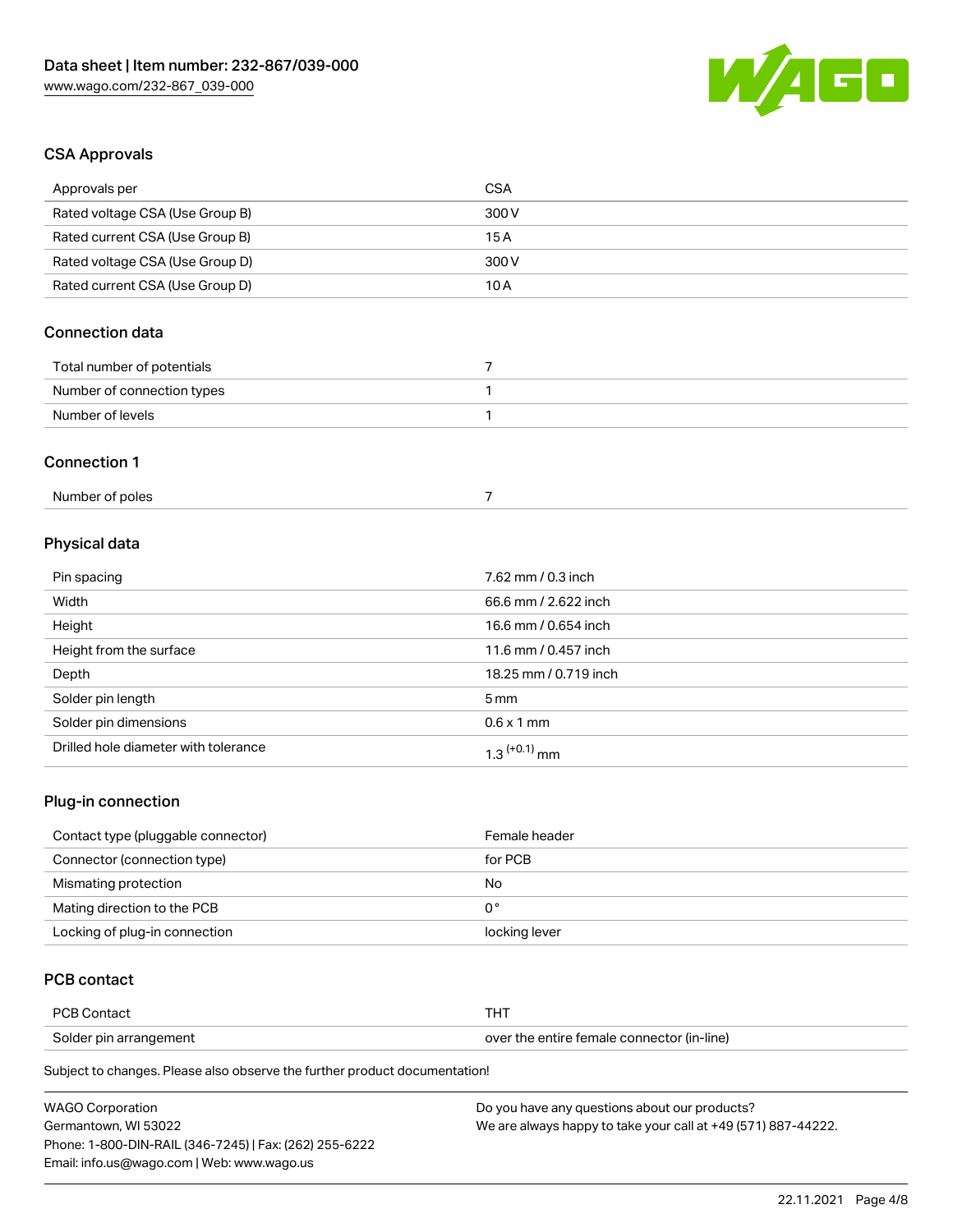

Number of solder pins per potential 1

### Material data

| Color                       | orange           |
|-----------------------------|------------------|
| Material group              |                  |
| Insulation material         | Polyamide (PA66) |
| Flammability class per UL94 | V <sub>0</sub>   |
| Contact material            | Copper alloy     |
| Contact plating             | tin-plated       |
| Fire load                   | 0.173 MJ         |
| Weight                      | 8.5g             |

### Environmental requirements

| Limit temperature range<br>. | . +85 °C<br>-60 |  |
|------------------------------|-----------------|--|
|------------------------------|-----------------|--|

## Commercial data

| Product Group         | 3 (Multi Conn. System) |
|-----------------------|------------------------|
| PU (SPU)              | 25 Stück               |
| Packaging type        | box                    |
| Country of origin     | DE                     |
| <b>GTIN</b>           | 4017332538558          |
| Customs tariff number | 85366990990            |

## Approvals / Certificates

#### Ship Approvals

| Logo                | Approval                                                | <b>Additional Approval Text</b> | Certificate<br>name              |
|---------------------|---------------------------------------------------------|---------------------------------|----------------------------------|
| ABS<br><b>SALES</b> | <b>ABS</b><br>American Bureau of Shipping               | $\overline{\phantom{0}}$        | 19-<br>HG15869876-<br><b>PDA</b> |
|                     | <b>DNV GL</b><br>Det Norske Veritas, Germanischer Lloyd | $\overline{\phantom{0}}$        | TAE000016Z                       |

#### UL-Approvals

| Logo | Approval                       | Additional Approval Text | Certificate<br>name |
|------|--------------------------------|--------------------------|---------------------|
|      | UR                             | <b>UL 1977</b>           | E45171              |
|      | Underwriters Laboratories Inc. |                          |                     |

Subject to changes. Please also observe the further product documentation!

| <b>WAGO Corporation</b>                                | Do you have any questions about our products?                 |
|--------------------------------------------------------|---------------------------------------------------------------|
| Germantown, WI 53022                                   | We are always happy to take your call at +49 (571) 887-44222. |
| Phone: 1-800-DIN-RAIL (346-7245)   Fax: (262) 255-6222 |                                                               |
| Email: info.us@wago.com   Web: www.wago.us             |                                                               |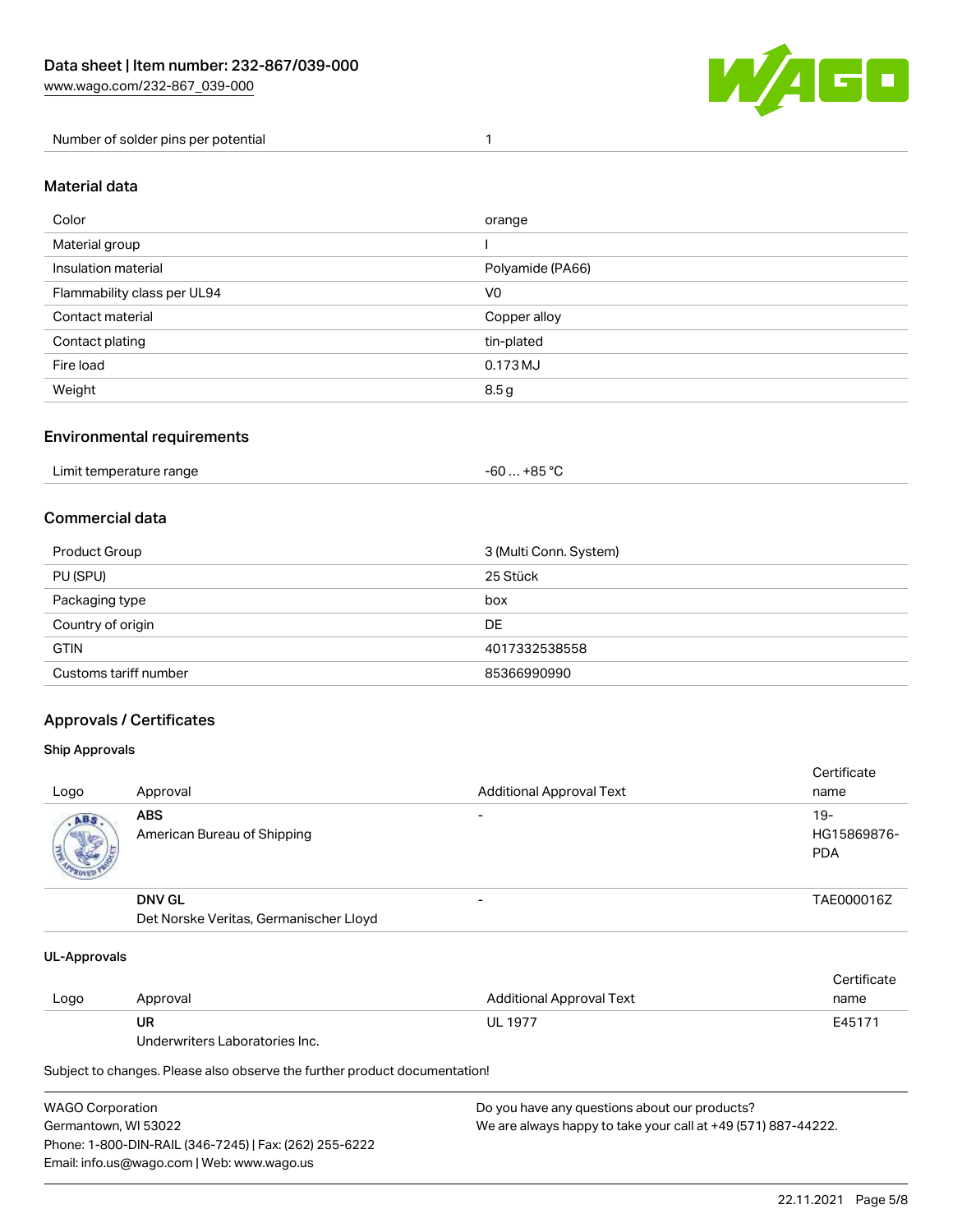



WAGO Corporation Germantown, WI 53022 Phone: 1-800-DIN-RAIL (346-7245) | Fax: (262) 255-6222 Email: info.us@wago.com | Web: www.wago.us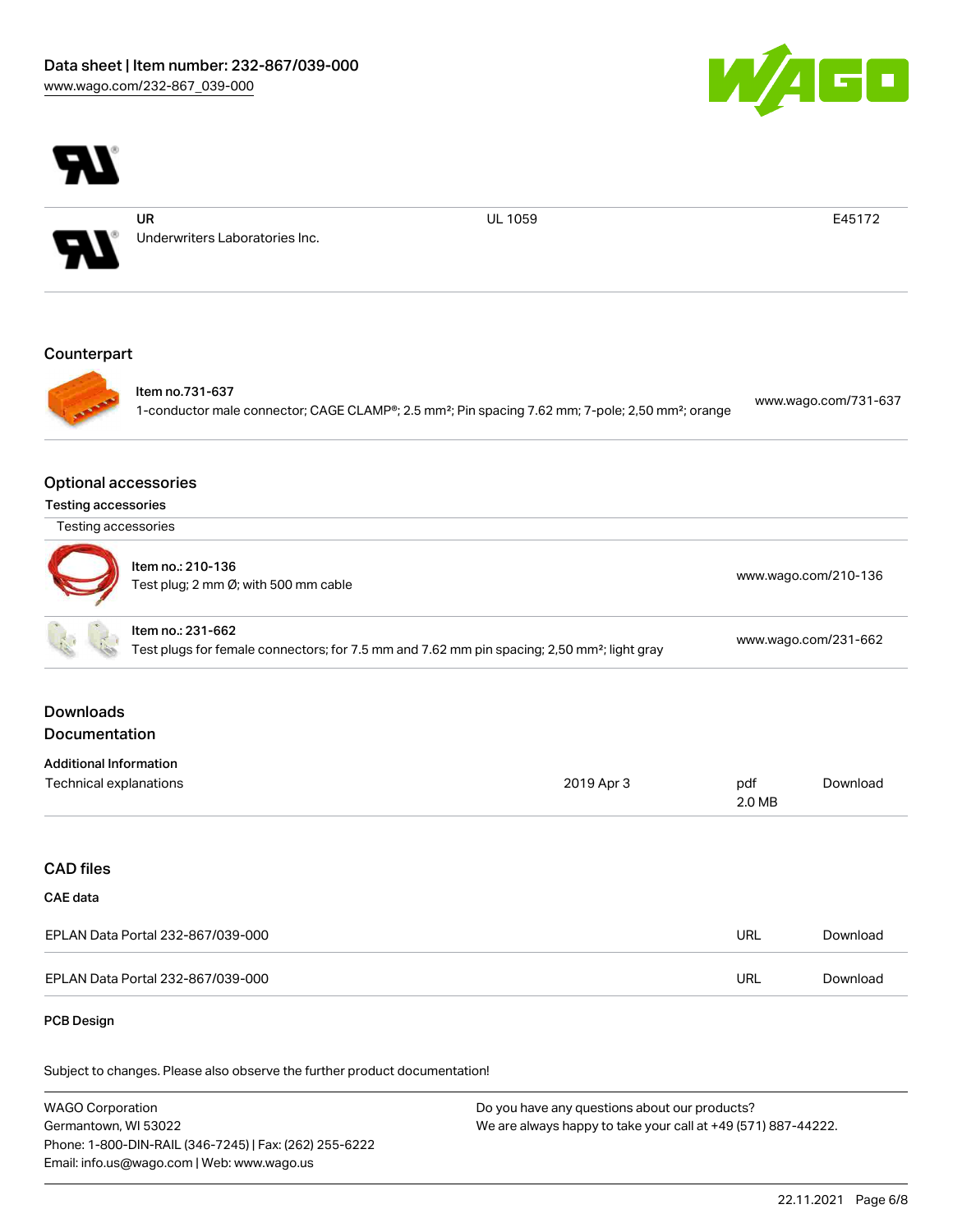

URL [Download](https://www.wago.com/global/d/UltraLibrarian_URLS_232-867_039-000)

Symbol and Footprint 232-867/039-000

CAx data for your PCB design, consisting of "schematic symbols and PCB footprints", allow easy integration of the WAGO component into your development environment.

#### Supported formats:

- П Accel EDA 14 & 15
- $\blacksquare$ Altium 6 to current version
- $\blacksquare$ Cadence Allegro
- $\blacksquare$ **DesignSpark**
- $\blacksquare$ Eagle Libraries
- $\blacksquare$ KiCad
- $\blacksquare$ Mentor Graphics BoardStation
- $\blacksquare$ Mentor Graphics Design Architect
- $\blacksquare$ Mentor Graphics Design Expedition 99 and 2000
- $\blacksquare$ OrCAD 9.X PCB and Capture
- П PADS PowerPCB 3, 3.5, 4.X, and 5.X
- $\blacksquare$ PADS PowerPCB and PowerLogic 3.0
- $\blacksquare$ PCAD 2000, 2001, 2002, 2004, and 2006
- $\blacksquare$ Pulsonix 8.5 or newer
- $\blacksquare$ **STL**
- $\blacksquare$ 3D STEP
- $\blacksquare$ TARGET 3001!
- $\blacksquare$ View Logic ViewDraw
- П Quadcept
- $\blacksquare$ Zuken CadStar 3 and 4
- $\blacksquare$ Zuken CR-5000 and CR-8000

PCB Component Libraries (EDA), PCB CAD Library Ultra Librarian

#### Environmental Product Compliance

#### Compliance Search

| Environmental Product Compliance 232-867/039-000                                    | URL | Download |
|-------------------------------------------------------------------------------------|-----|----------|
| THT female header; angled; Pin spacing 7.62 mm; 7-pole; Locking lever; 0.6 x 1.0 mm |     |          |
| solder pin; orange                                                                  |     |          |

#### Installation Notes

Subject to changes. Please also observe the further product documentation!

WAGO Corporation Germantown, WI 53022 Phone: 1-800-DIN-RAIL (346-7245) | Fax: (262) 255-6222 Email: info.us@wago.com | Web: www.wago.us